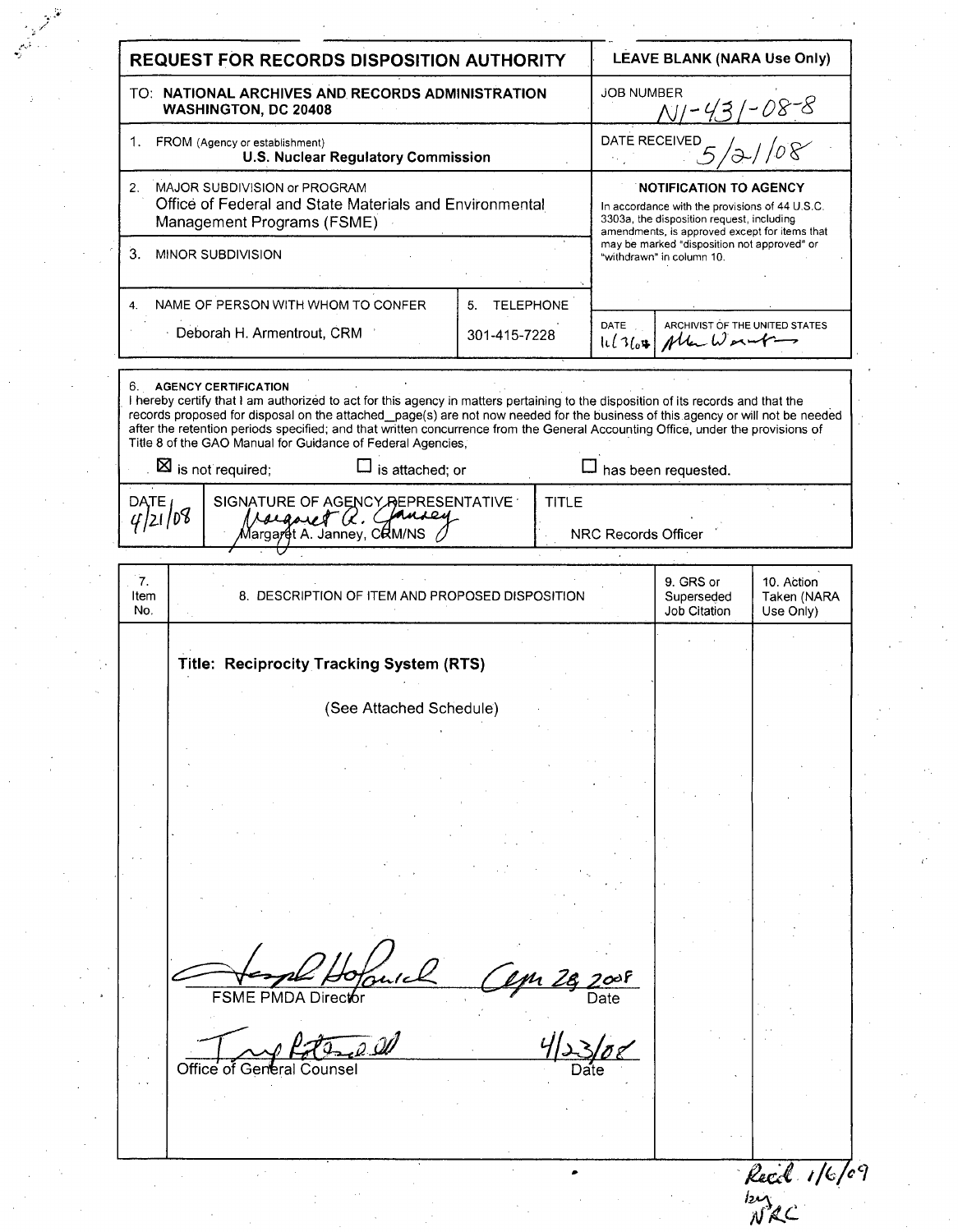# **U. S.** Nuclear Regulatory Commission RECIPROCITY TRACKING SYSTEM (RTS) DRAFT

## RECIPROCITY TRACKING SYSTEM (RTS)

The RTS is used to track reciprocity license requests and their approvals.

RTS is an NRC-wide enterprise system. RTS documents requests for reciprocity and approval status for:

- Situations where one Agreement State's licensee desires to perform licensed activities in either:
	- Non-Agreement States
	- -Another Agreement State
	- Areas of exclusive Federal jurisdiction
	- Federal offshore waters
- Situations where a Federal licensee desires to work in an Agreement State jurisdiction.

# $\cancel{1}$  Inputs/Source Documents

The RTS information is entered manually from NRC Form 241 supplied to the NRC Regional Office by the licensee after approval. The original Form 241 is subsequently transferred to the Regional ADAMS Processing Center and entered into ADAMS, or other approved record keeping system.

Disposition: TEMPORARY. Information used to provide input to RTS is cut-off after data entry and the RTS is verified to be correct. Forward the Form 241 to the Regional ADAMS Processing Center for entry into ADAMS, or other approved record keeping system.  $\ln \frac{1}{\ln \ln n}$ 

#### 2) Master File

l.

2.

Information contained in RTS includes:

- \* Licensee Information (Name, Address, License Number, and Contact Information)
- Type of work activity to be conducted, including sealed source and device make and model numbers, and dates to be performed
- \* Work Location, Client Name and Contact Information
- **0** License Status and Agreement State Issuing the License
- Certifying Official's signature
- **Inspection Planning and documentation**
- **9** Information describing fee payments and billing information

Disposition: TEMPORARY. Cut off reciprocity approval data at the end of the calendar year. Destroy the entered approval data 5 years after cut off.

#### 3) Outputs

Reports from RTS are used to manage the Application Review and Inspection processes and to document the program activity.

#### a. Standard Detail Reports

RTS has standard reports available from the Menu system. Available reports include listings of approved reciprocity licenses, including the time frames for the work, sorted by NRC region and reports of inspections performed printed during the year.

Disposition: TEMPORARY. Cut off reciprocity approval data at the end of the calendar year. Destroy the system reports 5 years after cut off or when they are no longer needed for business reasons.